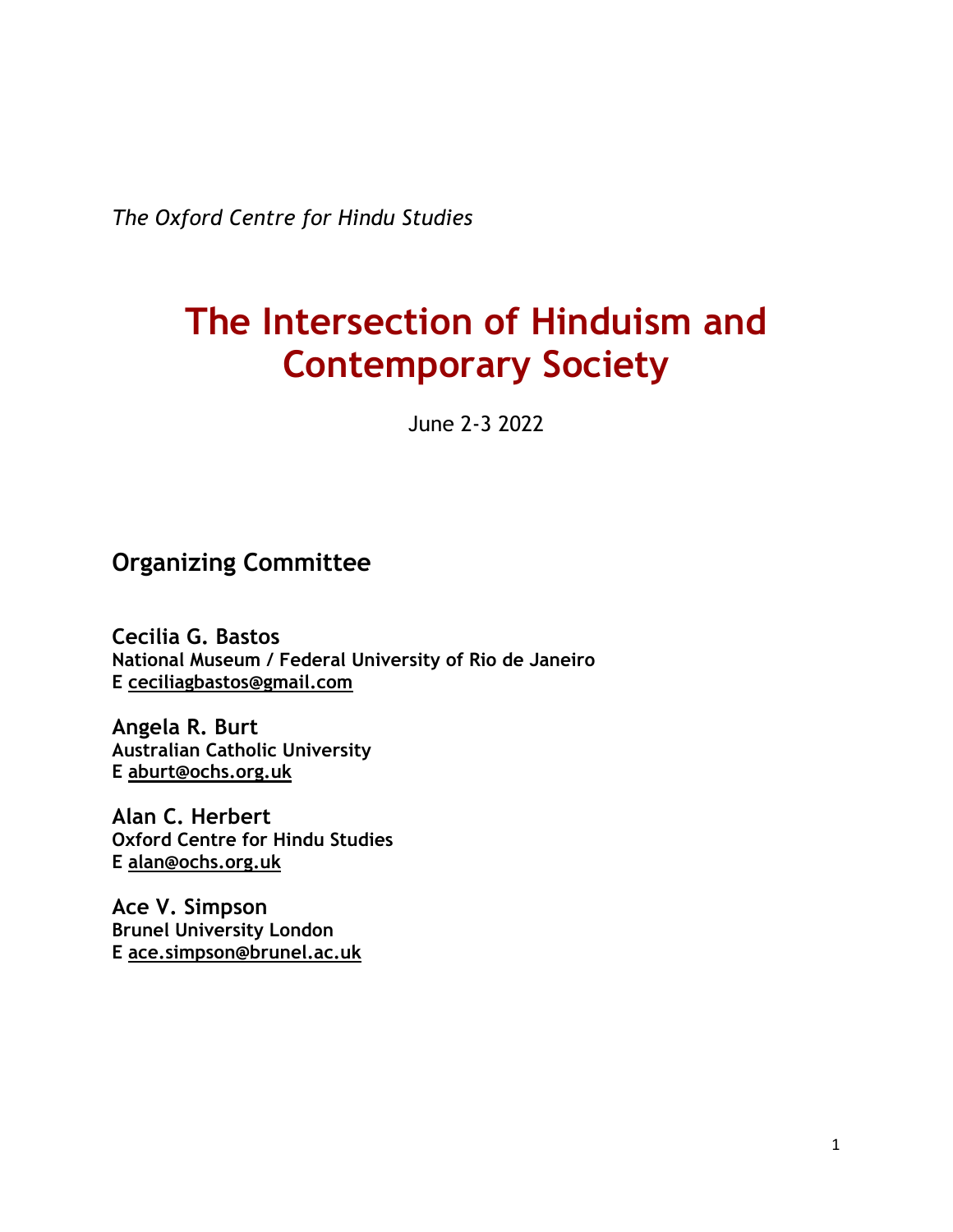# **CONFERENCE PROGRAM**

(All times in UTC)

### **DAY 1: THURSDAY 2nd JUNE 2022**

#### **Welcome 12pm**

**SESSION 1 12:10pm – 1:30pm**

#### **Angela Burt**

The Changing Relationship of the Hare Krishna Movement with Mainstream Society: An Alignment Perspective

**Gustavo H. P. Moura** World Kirtan: Music and Spirituality in a Transcultural Whirlpool

#### **Ace Simpson and Alan Herbert**

Rapture and Rupture: Experiences of Former Ashram Residents

## **SESSION 2 1:30pm – 2:50pm**

**Tuhina Ganguly** The Wonder of Darshan: Going Beyond the Local and the Visual

**Hrvoje Čargonja**

Dialectics of Narrative Identity in the Hare Krishna Stories of Religious Experience

#### **Cecilia Bastos**

Mind, Body and Subjectivity: The Performance of Yoga and Meditation **Practitioners**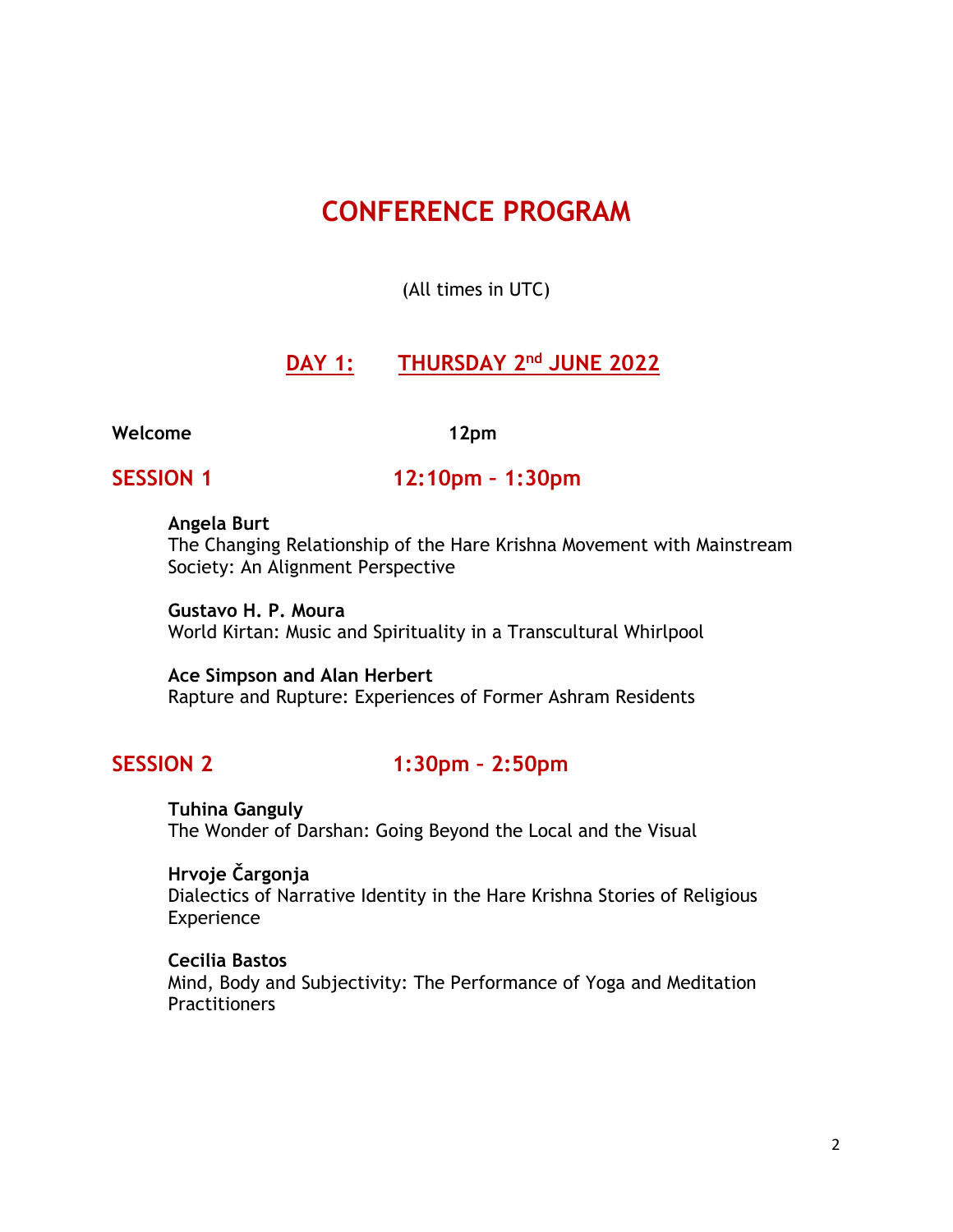# **DAY 2: FRIDAY 3rd JUNE 2022**

**Welcome 12pm**

### **SESSION 1 12:10pm – 1:30pm**

**Richa Shukla** Contemporary Hindu Woman: Strangled Soul or an Emancipated One?

**Sraddha Shivani Rajkomar** Hinduism and Creole Cultural Memory in Present-day Mauritius

**Priyesh Patel** Finding the One: Marriage and Love among Hindus in the UK

# **SESSION 2 1:30pm – 3:10pm**

**Gowda Gomathi & Babu Lenin G** Memorial Stones as Social Identity in the Past

**Paolo E. Rosati** Cultural Identity and Cultural Memory at Kāmākhyā: A Preliminary Study

**Michael Sheludko** Russo-Ukrainian War and Problems of Violence Justification Among Russian and Ukrainian Vaishnavas

**Rasa Pranskevičiūtė-Amoson** Acting in the Underground: Life as a Hare Krishna Devotee in the Republic of Lithuania (1979–1989)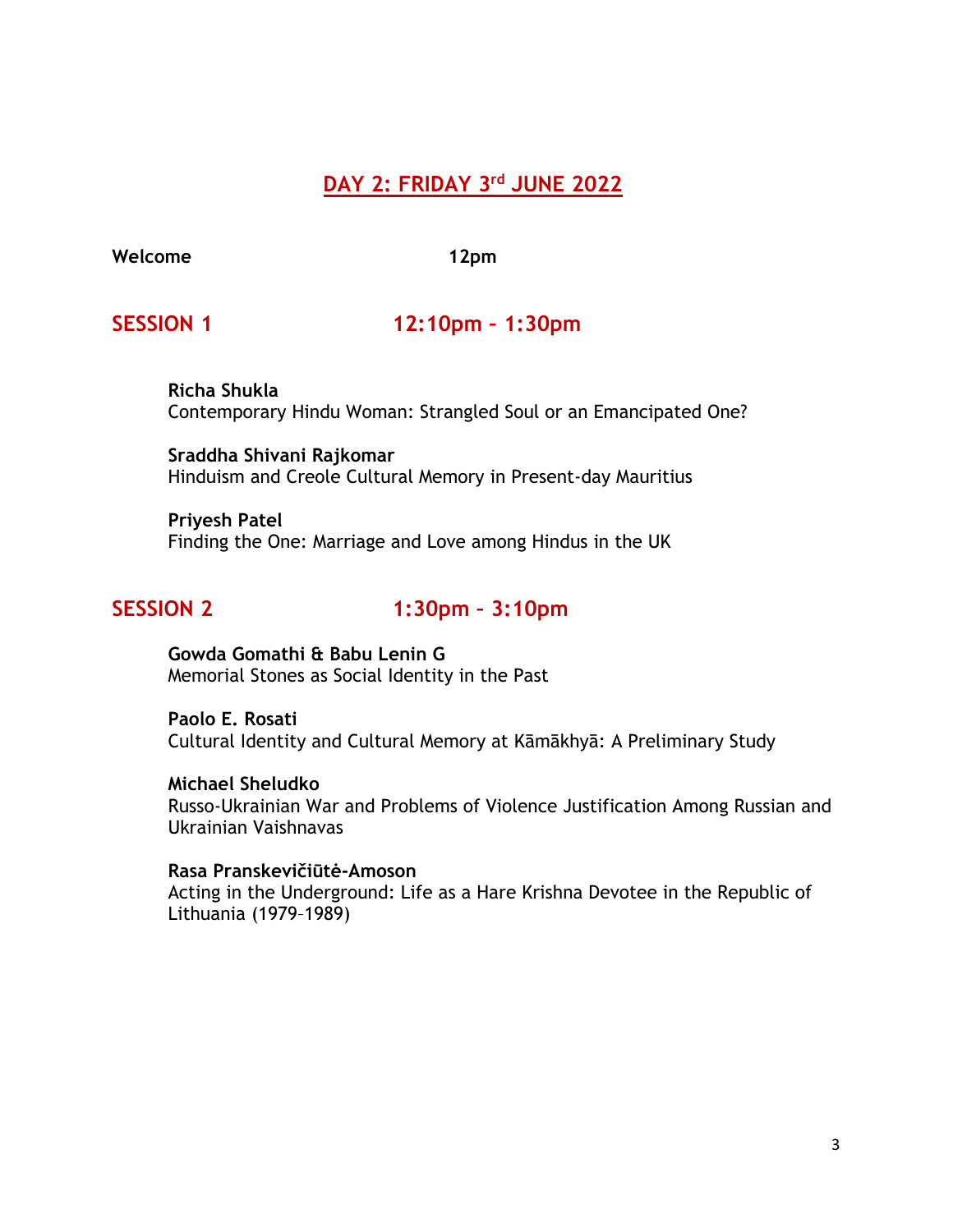# **Book of Abstracts**

| Mind, Body and Subjectivity: the Performance of Yoga and<br><b>Meditation Practitioners</b>                 |    |
|-------------------------------------------------------------------------------------------------------------|----|
| Cecilia Bastos                                                                                              | 06 |
| The changing relationship of the Hare Krishna movement<br>with mainstream society: An alignment perspective |    |
| Angela Burt                                                                                                 | 07 |
| Dialectics of Narrative Identity in the Hare Krishna Stories<br>of Religious Experience                     |    |
| Hrvoje Čargonja                                                                                             | 08 |
| The Wonder of Darshan: Going Beyond the Local and the Visual<br><b>Tuhina Ganguly</b>                       | 09 |
| Memorial Stones as Social Identity in the Past<br>Gowda Gomathi & Babu Lenin G                              | 11 |
| Rapture and Rupture: Experiences of Former Ashram Residents<br>Alan Herbert and Ace Simpson                 | 12 |
| World Kirtan: Music and Spirituality in a Transcultural Whirlpool<br>Gustavo H. P. Moura                    | 13 |
| Finding the One: Marriage and Love among Hindus in the UK<br>Priyesh Patel                                  | 14 |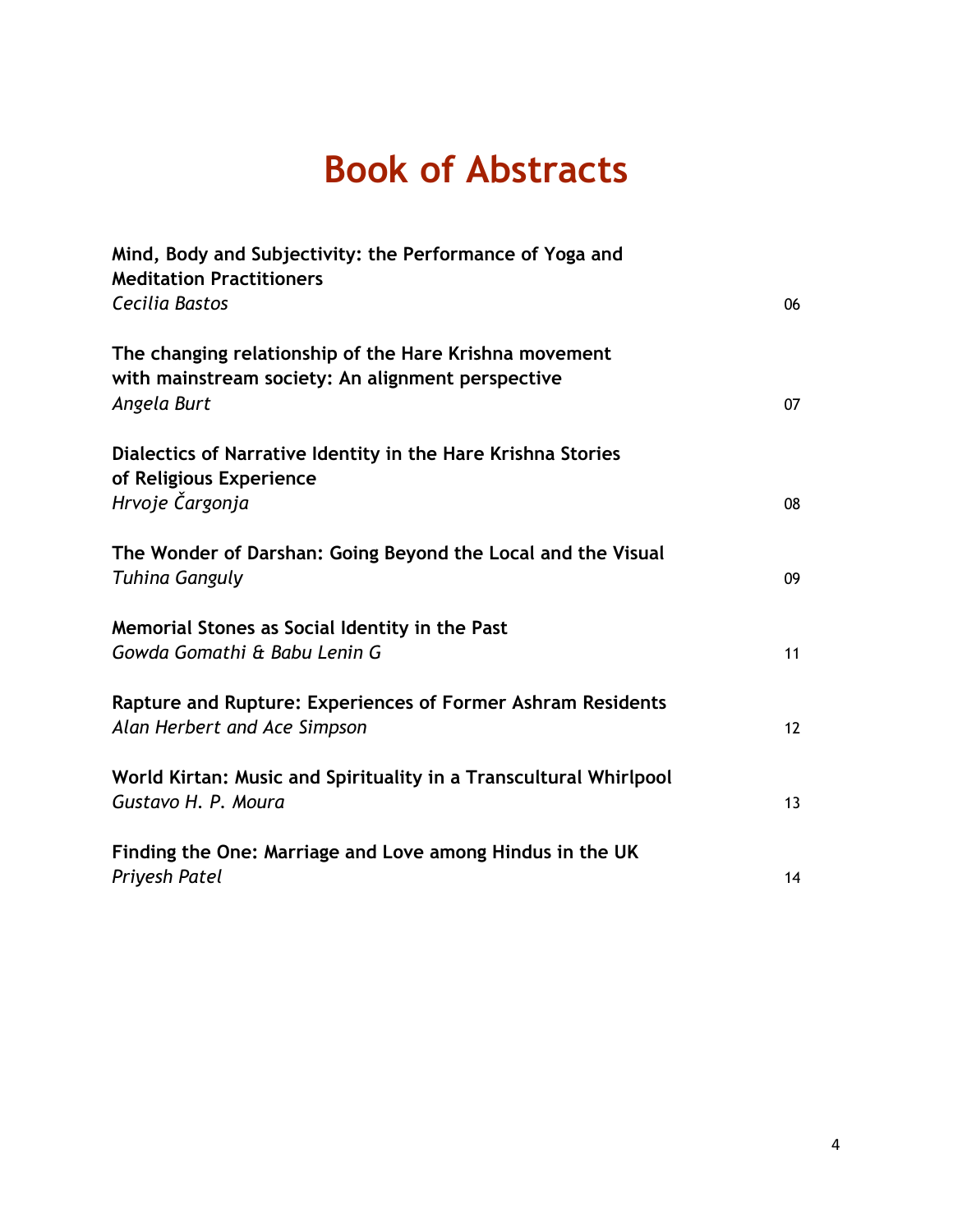| Acting in the Underground: Life as a Hare Krishna Devotee<br>in the Republic of Lithuania (1979-1989)                           |    |
|---------------------------------------------------------------------------------------------------------------------------------|----|
| Rasa Pranskeviciute-Amoson                                                                                                      | 16 |
| Hinduism and Creole Cultural Memory in Present-day Mauritius<br>Sraddha Shivani Rajkomar                                        | 17 |
| Cultural Identity and Cultural Memory at Kāmākhyā: A Preliminary Study<br>Paolo E. Rosati                                       | 19 |
| <b>Russo-Ukrainian War and Problems of Violence Justification</b><br>Among Russian and Ukrainian Vaishnavas<br>Michael Sheludko | 20 |
| Contemporary Hindu Woman: Strangled soul or an Emancipated One?<br>Richa Shukla                                                 | 22 |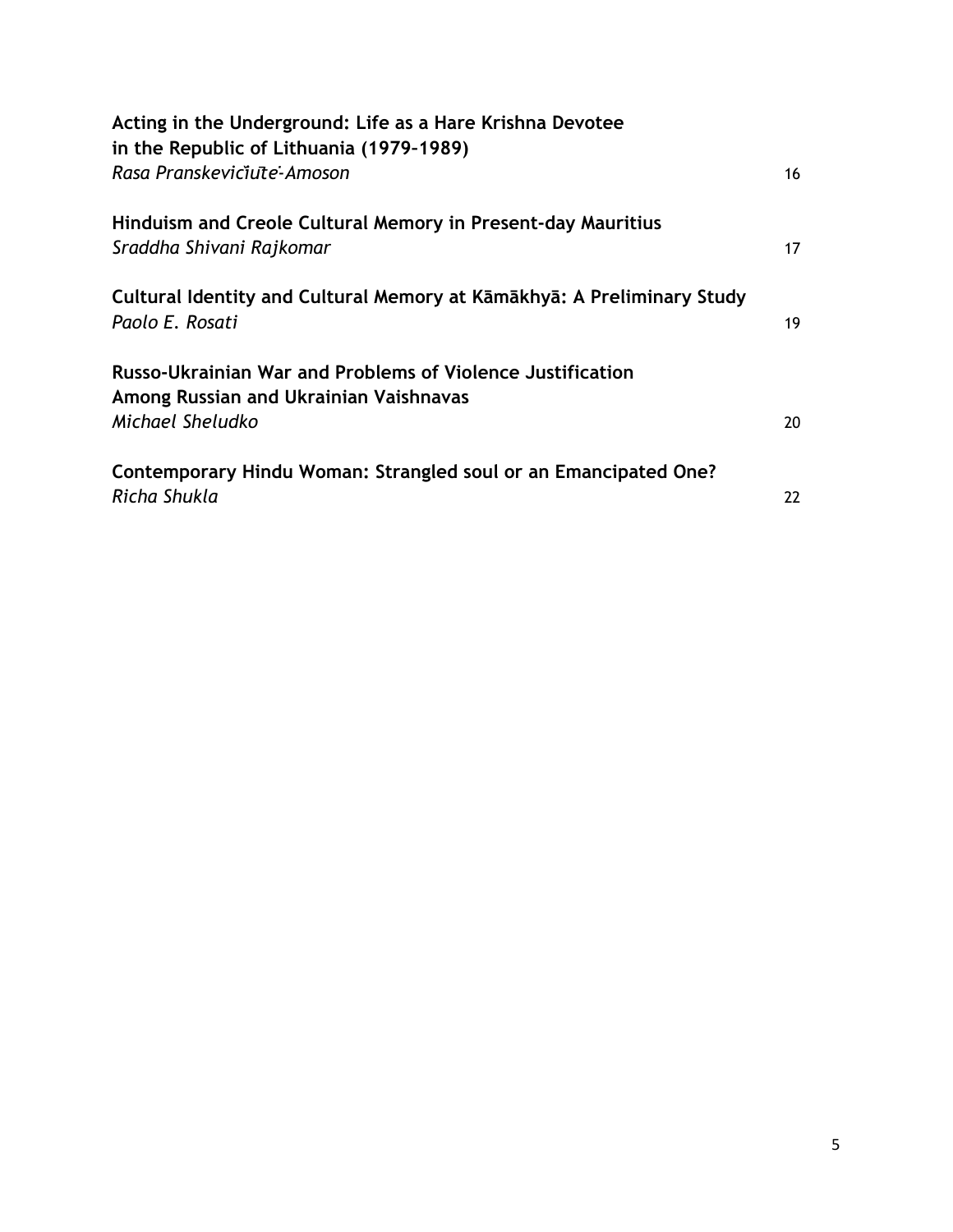# **Mind, body and subjectivity: the performance of yoga and meditation practitioners**

#### *Cecilia Bastos*

National Museum - Federal University of Rio de Janeiro

In this presentation, I analyse the dimensions of spirituality related to the body and the ubjectivities of yoga and meditation practitioners, students of Vedanta that I have been researching since 2009. These are practitioners who maintain a learning connection with a teacher or guru and are dedicated to carrying out a "life of yoga", that is, seeking self-observation as a form of self-knowledge, and of knowing their habits and their own patterns of reaction. In other words, they try to observe how they react to events and to others in order to gain physical and mental balance and to become "free" from samsara (understood as a cycle in which people go through periods of ups and downs, happiness and sadness). These mental exercises are practised with the goal of reaching an ideal state of wisdom that is never really achieved or fully conquered: it is more about looking at their way of life and understanding how they "react" to it on a daily basis (observing where they tend to lose emotional control) than to become that ideal in practice.

Furthermore, in both yoga and meditation a process of body modification based on a form of Hindu asceticism is visible, carried out through effort and repetition. I understand that the transformation that their bodies undergo, through physical and mental techniques, implies the adoption of an "orientalised" lifestyle in their worldview and/or way of thinking. Practitioners tend to ritualise life as a whole, bringing new meanings to their multiple experiences and perceiving themselves as continually connected to the cosmos. Seeking to understand the contradictions in their perceptions of their own selves, I analyse the reflexive processes inherent in these practices to understand how practitioners construct their identity. I see their identity as based on an "internal" discipline, a renunciation that suggests asceticism; albeit an asceticism that seems to incorporate an "external" model of the yogic tradition, and one that is internalised through the realisation of disciplines which affects certain emotions and behaviours.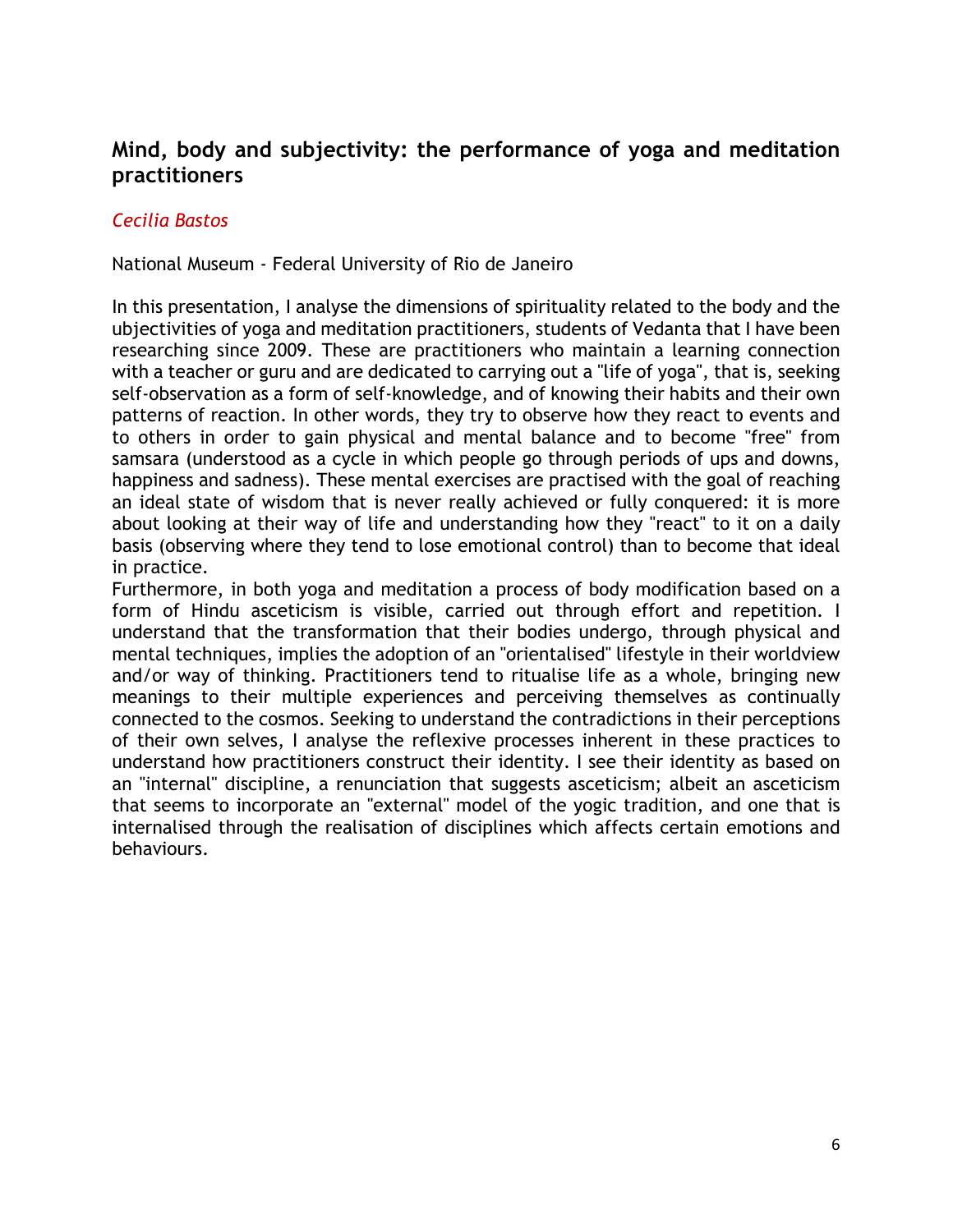# **The changing relationship of the Hare Krishna movement with mainstream society: An alignment perspective**

#### *Angela Burt*

#### Australian Catholic University

The Hare Krishna movement has experienced a changing relationship with mainstream society since its inception in 1966. Stark's (1996) theoretical model on how new religions succeed and a frame alignment perspective is used to interrogate this changing relationship. Key to Stark's theory is tension—"the degree of distinctiveness, separation, and antagonism between a religious group and the 'outside' world" (Stark and Finke, 2000, p. 127). This tension has characterized the Hare Krishna movement's relationship with its host communities throughout its history and an analysis using Stark's framework illuminates how and why the movement changed in its attitude to and relationship with wider society. Frame alignment as a concept has been used by scholars of religion to understand the ways in which people become and remain members of religious organizations. Snow et al. (1986, p. 464) define frame alignment as the phenomena of congruence and complementarity between individual interests, values and beliefs, and social movement activities, goals, and ideology. Frame alignment is necessary for participation in a movement, and a movement's members work to align the interests, values, and beliefs of potential recruits with the activities, goals, and ideology of the movement (Rochford, 2018, p. 36). Frame alignment explains why the movement's outreach and demographic makeup has changed significantly from a movement of westerners living a monastic lifestyle to a congregation-based movement increasingly inhabited by followers from Indian-Hindu backgrounds.

The movement's changing tension with wider society is evident in the nature of its disputes, which have transitioned from disputes with individuals and organizations external to the movement, to largely internal disputes, indicating an increased willingness to align with the cultural norms of mainstream society. Similarly, evolving proselytization methods that seek to cater to the tastes and inclinations of westerners indicate reduced tension and increased alignment with mainstream society's norms. Recent socio-political events including the rise of social media, climate change, and the COVID-19 pandemic have changed the landscape within which the movement is placed and to which it responds, forcing it to pivot yet again in negotiating its relationship with mainstream society.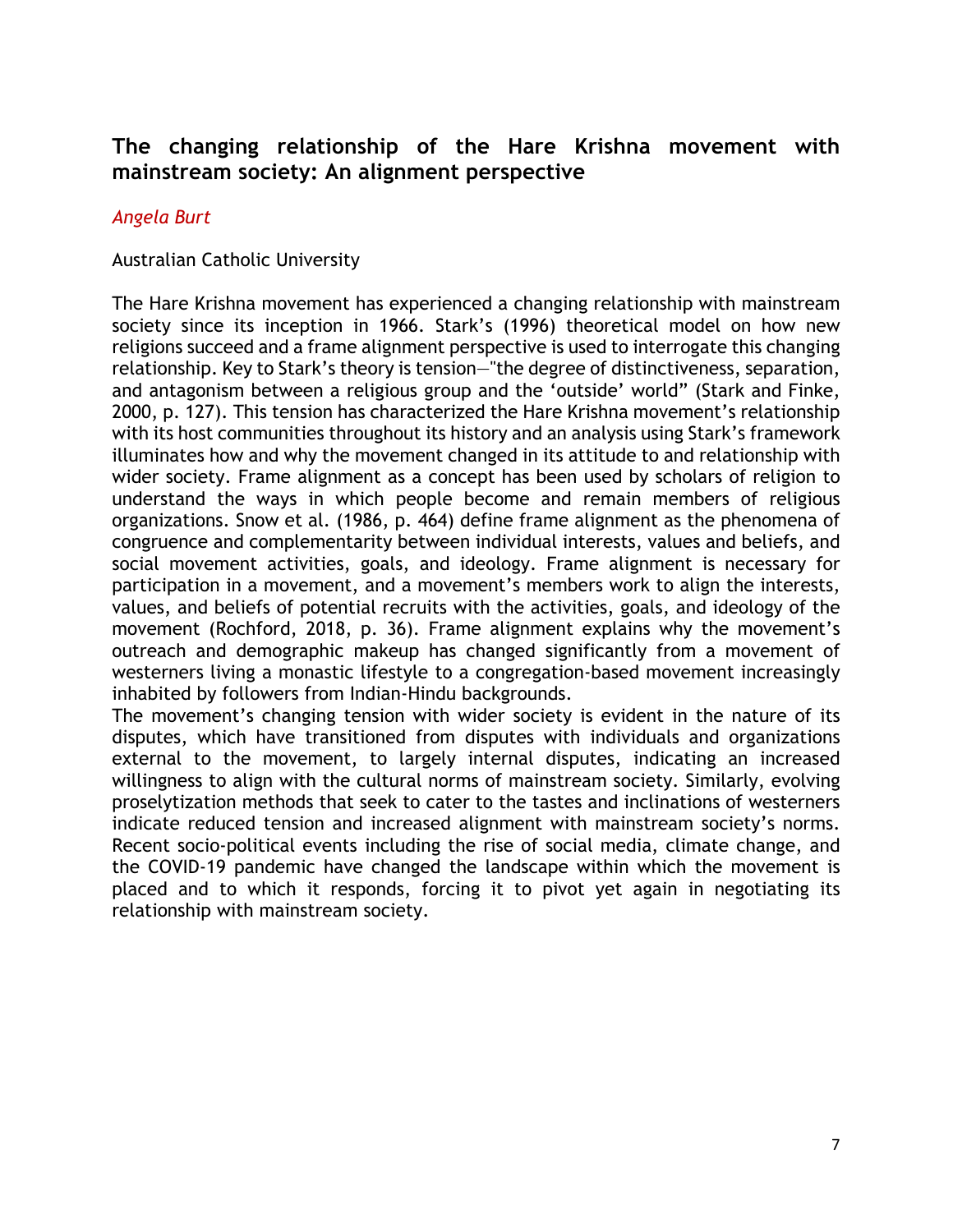## **Dialectics of narrative identity in the Hare Krishna stories of religious experience**

# *Hrvoje Čargonja*

Department of Ethnology and Cultural Anthropology, Faculty of Humanities and Social Sciences, University of Zagreb, Croatia

For the members of the Hare Krishna movement, a globally widespread form of contemporary Hinduism, realization is the word that signifies religious experience. Within the devotional framework of Gaudiya Vaishnavism, it connotes occasions of actualization of the relationship with divinity. Narratives of such realizations come in two distinct but often overlapping forms: as "ecstasies" and as "Krishna's arrangements." Ecstasies are reports with minimal plots replete with emotions and often mystical sensations. Arrangements are synchronicities, stories about a line of events seen upon reflection as orchestrated by God that always imply a personal need. Varied temporality suggests different roles these two narrative types play in Ricoeur's dialectics of narrative identity. According to Ricoeur, identity as a form of permanence in time, has two distinct temporal aspects. One is sameness (*idem*) or permanence of dispositions, capacities, and distinctive marks, everything that makes a person recognizable as the same through time. The other is selfhood (*ipse*) or fidelity, loyalty to the self by which identity is cast outside of time towards its ideals. In the life stories of the Hare Krishna devotees, ecstasy narratives are expressions of selfhood. As occasions of intensified affectivity that imply a more immediate contact with divinity, stories of ecstasy are assertions of the true self, bringing life to the narrative identity and grounding it in its values. On the other hand, arrangement stories are testimonies to divine confirmations of personal devotional dispositions (sameness) expressed through the need implied in them, bringing stability and distinction to religious narrative identity. In this way, Ricoeurs' model of narrative identity uncovers how Hare Krishna devotees with their religious experience stories negotiate dialectics of their religious identity in contemporary society.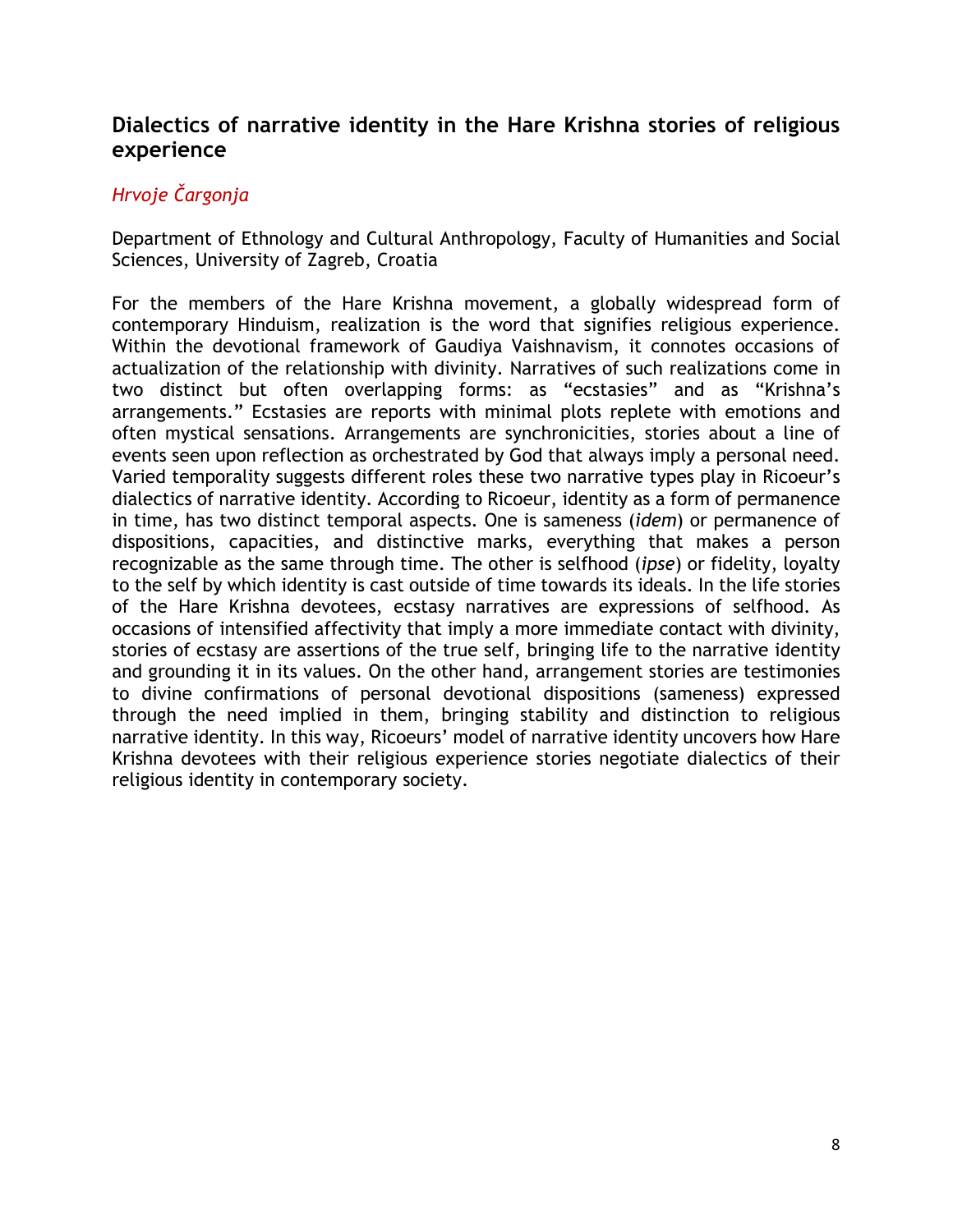# **The Wonder of Darshan: Going Beyond the Local and the Visual**

#### *Tuhina Ganguly*

Assistant Professor Department of Sociology Shiv Nadar University, India

Derived from the Sanskrit root word "*drs*", meaning vision or sight, *darshan* has been a topic of great interest in Hinduism studies. It has commonly been understood in scholarly work since Diana Eck's (1998) seminal study on the practice and its philosophy as seeing and being seen by a deity. The notion of *darshan* and visual piety also extends to human guru-led movements where the ritual of *darshan* has a transformative impact on the devotees who "drink" the power of the guru (Babb 1981). The term also refers to philosophy or knowledge or insight. Thus, through *darshan* of the deity or guru, the devotee may gain true insight into the nature of reality and the self (Pinney 2004).

However, more recently, scholars have called in question such understandings of *darshan* as a typical Hindu practice of visual piety. *Darshan*, they argue, is not just an ocular practice, nor can it be considered a Hindu practice alone. It is situated within, and accompanied by wider and more complex sensorial fields including, for example, "inner auditory developments" (Babb 1981) and the corporeality of touch (Hawkins 1999; Lucia 2014). On the other front, treating *darshan* ahistorically makes it seem like a ubiquitously Hindu practice when it might have affinities with the Persian derived term of "*nazar lagna*" and other religions with similar practices (Cort 2012). While these are all welcome interventions in the conceptualisation of *darshan*, such critiques nonetheless frame *darshan* as an Indian or subcontinental phenomenon, leaving unaddressed *the transnational intersections of ideas, practices, and histories that shape modern darshan* in some contexts.

Based on fieldwork among Western spiritual practitioners in Pondicherry, the city home to Sri Aurobindo Ashram, the paper argues that *darshan* of the gurus in the Ashram cannot be understood as simply a Hindu or Indian practice. Rather it emerges as a modern practice demonstrating the workings of a much wider landscape of interconnected religio-spiritual ideas. Based on the teachings of Sri Aurobindo and the French Mirra Alfassa or "Mother", the practice of *darshan* in this context is understood through the intersections of neo- Vedantic and modern European occultist ideas. Juxtaposing my interlocutors' narratives of having the Mother's *darshan* with Sri Aurobindo's and the Mother's texts, I show how the wonderful practice of *darshan* (a total kinaesthetic practice) initiated them into the world of Integral Yoga.

Further, the practice in its phenomenological revelation of a radically altered self, attesting to the wondrous capacity of *darshan*, cannot be separated from the historical production of India as the very embodiment of radical alterity. The inner transformed interiority parallels the exterior transformation of the abstract notion of "spiritual India" into the concreteness of becoming the site of personal revelation.

Thus, the paper hopes to contribute to the recent calls to reconsider *darshan* as a typically Hindu ocular practice by situating it within longer and wider cross-currents of history and religious entanglements.

References: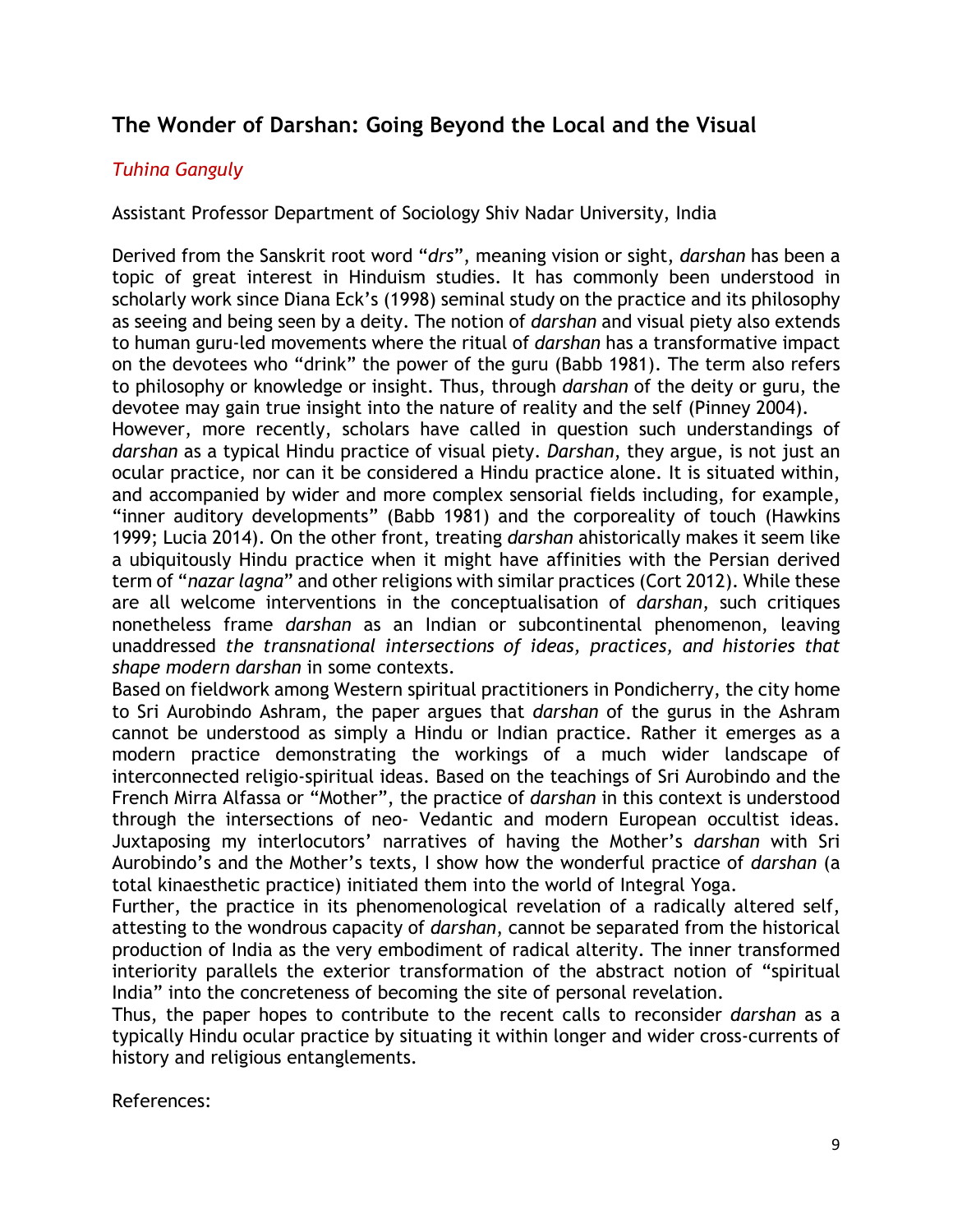Babb, Lawrence. 1981. "Glancing: Visual Interaction in Hinduism". *Journal of Anthropological Research* 37, no. 4: 387-401

Cort, John E. 2012. "Situating Darshan: Seeing the Digambar Jina Icon in Eighteenthand- Nineteenth Century North India". *International Journal of Hindu Studies* 16, no.1: 1-56

Eck, Diana. 1998. *Darsan: Seeing the Divine Image in India*. Motilal Banarsidas Publishers Private Limited: Delhi

Hawkins, Sophie. 1999. "Bordering Realism: The Aesthetics of Sai Baba's Mediated Universe". In *Image Journeys: Audio-Visual Media and Cultural Change in India* eds.

Christiane Brosius and Melissa Butcher. Sage Publication: New Delhi; 139-164

Lucia, Amanda J. 2014. *Reflections of Amma: Devotees in a Global Embrace*. University of California Press: Berkeley

Pinney, Christopher. 2004. *'Photos of the Gods': The Printed Image and Political Struggle in India*. Reaktion Books: London.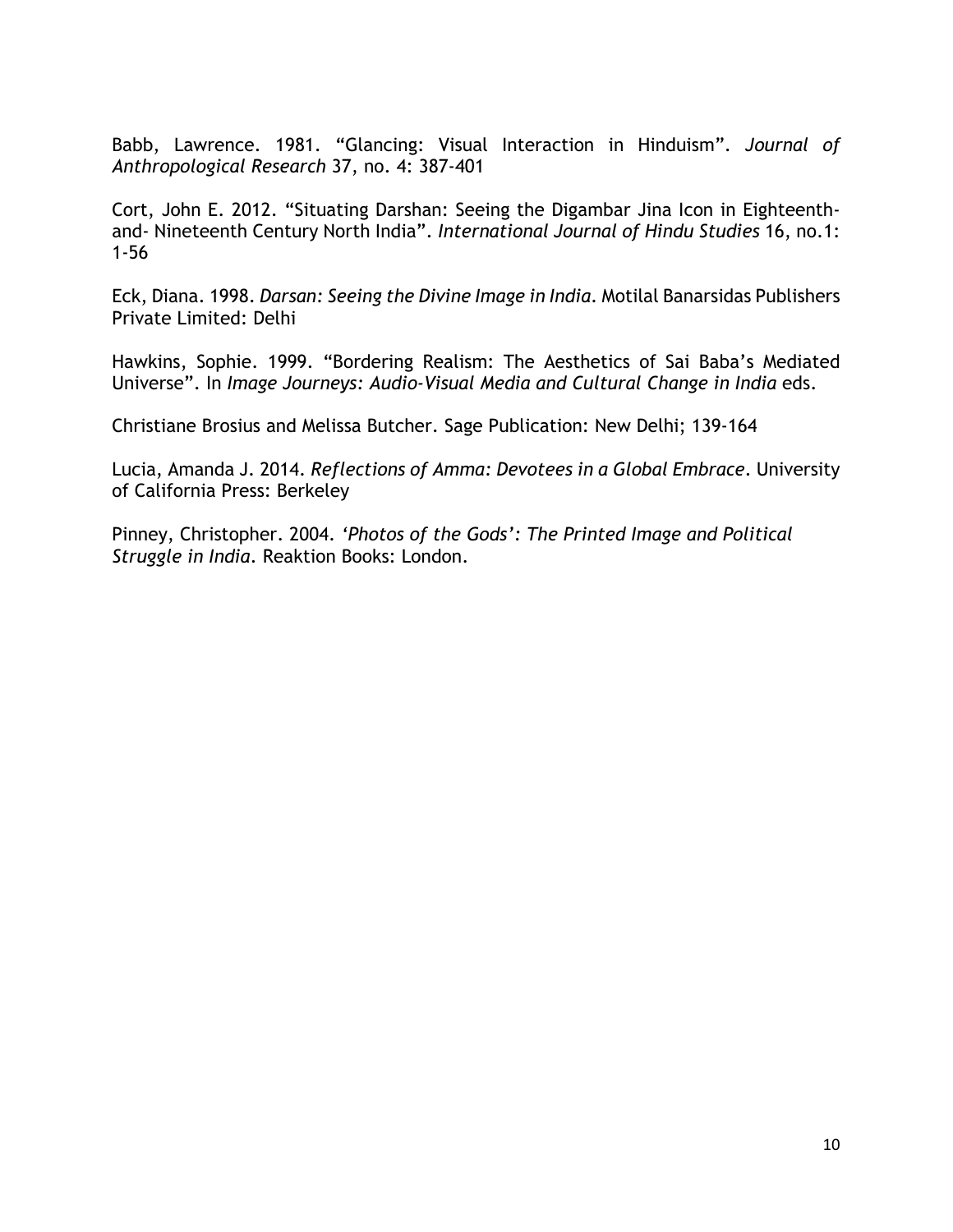# **Memorial Stones as social identity in the past**

With special reference to Andhra Pradesh and Telangana

#### *Gowda Gomathi & Babu Lenin G*

Woxsen University School of Arts and Design, Hyderabad, Telangana

The paper discusses various levels of engagement and identity formation for memorial stones that are specific to Andhra Pradesh and Telangana. The installation of statues and monuments to the dead is a centuries-old and global phenomenon that takes various forms. This millennia-old tradition of memorial stelae is still alive in India and continues to serve in an original cultural setting.

The eternalized hero and local legends that enhance the ordinary-looking slabs of stone as culturally significant pieces of history serve as the source that establishes the authenticity and the continuation of the act of reverence translated into an intangible culture. The structure, semantics, and function of memorial stones will be discussed from an art-historical perspective.

The whole symbolism of the hero-stones reproduces the concept of a fallen hero ascending to heaven to enjoy posthumous bliss in the company of the gods. Their design might be very simple, sometimes consisting only of a figure of a hero holding his weapons or a scene depicting combat with an enemy. Complex, multi-panelled compositions, on the other hand, are more prevalent. The paper discusses various levels of engagement and identity formation for memorial stones that are specific to Andhra Pradesh and Telangana.

Keywords: Memorial stones, semantics, history, tradition, intangible culture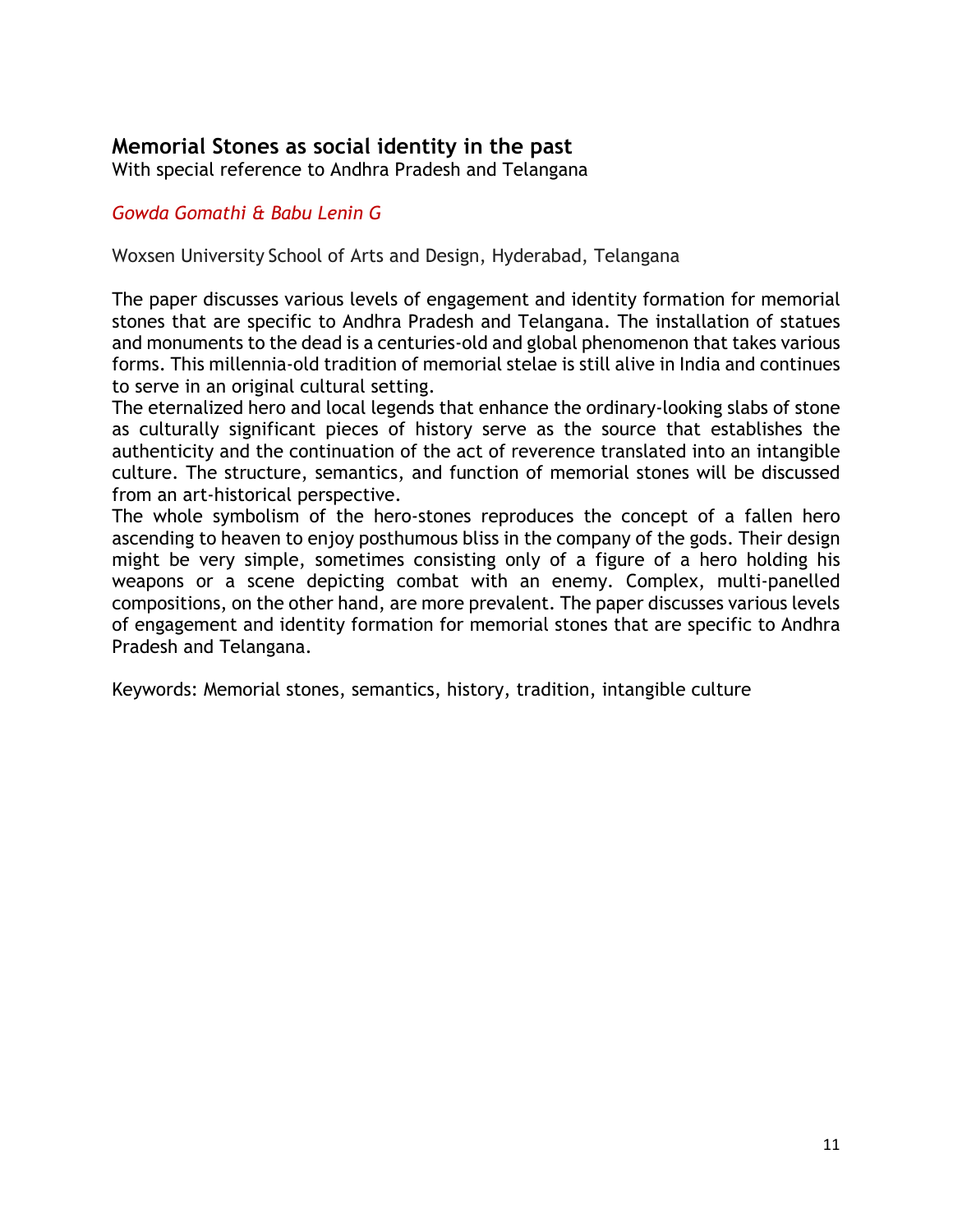# **Rapture and Rupture: Experiences of Former Ashram Residents**

#### Alan Herbert

*Oxford Centre for Hindu Studies*

#### Ace Simpson

#### *Brunel University London*

In this study we interviewed 40 former ashram residents, who had lived in Vaisnava-Hindu ashrams in either the UK, US, Australia or New Zealand for at least a year before the year 2000. The year 2000 or earlier was selected for participant inclusion to ensure that the members had been outside of the ashram environment for almost 20 years. Participants were recruited using a snowball sampling method, with a balance of males and females. Findings were analysed using theories of narrative self and the social imaginary (Ricoeur, 1995; Castoriadis, 1975). Emergent narratives described ambivalent feelings of both gratitude for having had the experience as an ashram resident and all learned from the philosophy, rituals, community, values and a strong sense of meaning. Contrastingly, there were also narratives of painful experiences of life in a new and immature movement, where managers were little qualified for their roles, conditions were often austere, and individual needs were often neglected. There appeared to be a cognitive dissonance involving rapture and pain. On the one hand, many participants displayed faith in the teachings and an overriding respect for the founder guru. They also sustained practices involving vegetarianism, chanting, and varying degrees of participation with community activities and members. Having left the ashram long ago, many employed internal jargon unfamiliar to outsiders, despite the researchers' efforts to use neutral language. This all indicated that participants continued imaging themselves as "devotees" or "ashram members". Yet, on the other hand, very few of the entire participant cohort maintained active formal relationships with the institution due to a rupture with institutional authorities and expectations. Many described the interview as cathartic. Still, fear of being overly critical (even when invited to provide constructive criticism) appeared to be a concern for many, and in a couple of instances interviewees called back to clarify negative statements.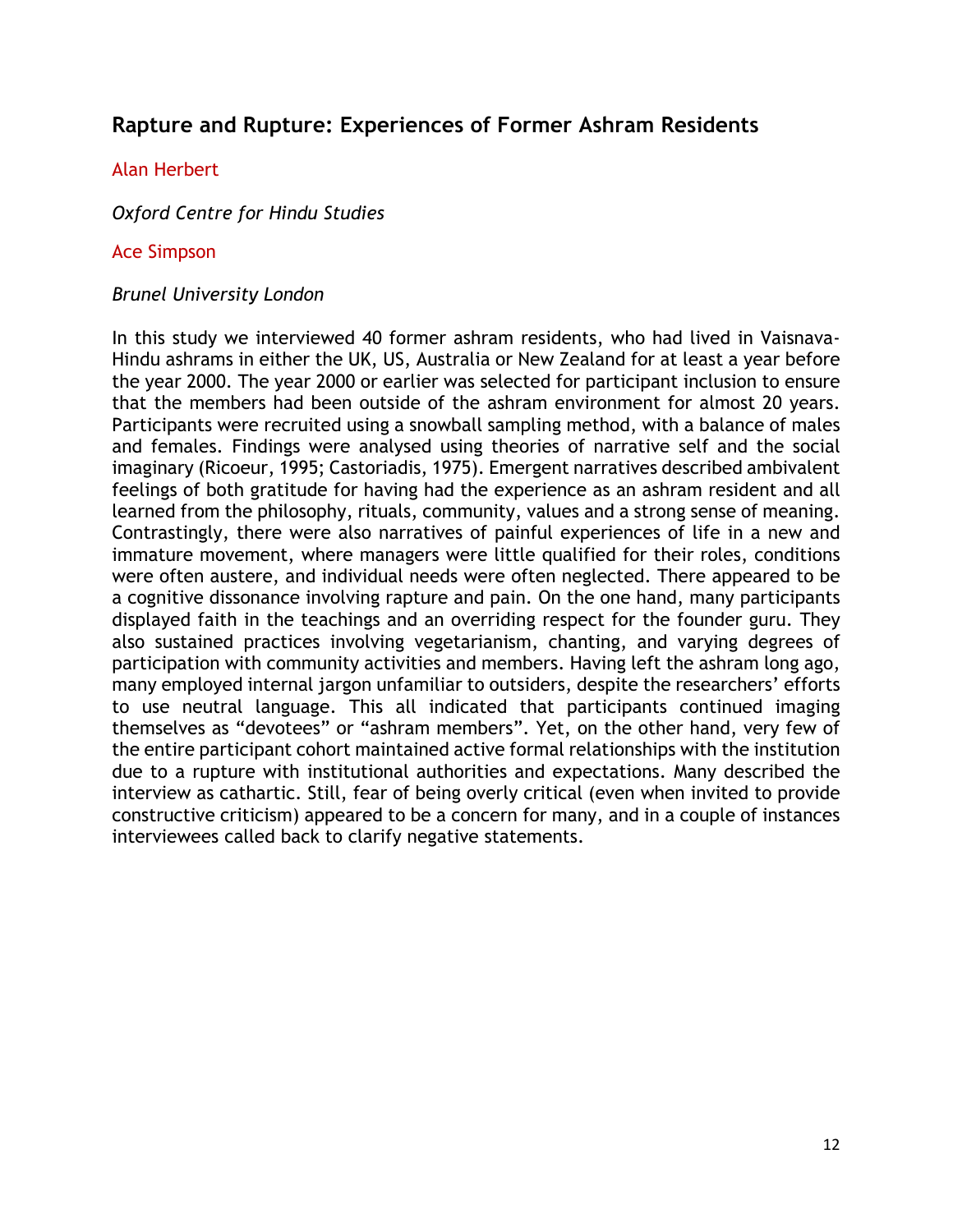# **World Kirtan: Music and Spirituality in a Transcultural Whirlpool**

#### *Gustavo H. P. Moura*

#### Wilfrid Laurier University

Kirtan (Sanskrit: कीर्तन; IAST: Kīrtana) is a broad term referring to the practice of singing mantras, scriptural passages, and devotional songs as commonly done in South Asia. It is a core practice in the Hindu and Sikh traditions that is becoming increasingly popular around the world among people of all ethnicities. Beyond its expected propagation within Hindu and Sikh diasporas, kirtan is also spreading among members of new religious movements such as ISKCON and the 3HO/Sikh Dharma, who engage with mantras daily. Even more broadly, kirtan has been gaining popularity in the Yoga and New Age communities, with several kirtan artists nominated for the Grammy awards over the years. Moreover, in the wake of the mindfulness and yoga movements, there is an emerging engagement of kirtan singers with public healthcare and correctional institutions. Thus, we can say that kirtan is developing as a transnational and transcultural phenomenon. Indeed, the broader cultural implications and deepening social penetration that this practice has achieved over the past five decades suggests that it is attaining permanent status in the world's religious soundscape. This research explores the practice of kirtan as it has been re-created outside of India through multisided interactions that generate new cultural patterns in an ongoing process of crosspollination. Approaching mantras as a type of 'technology of the self', this project addresses the questions of how kirtan is adopted and adapted by contemporary practitioners and how this practice has been shaping identities, communities, and traditions. There seems to be a convergence of various groups around the performance of kirtan, despite their differences in terms of doctrine and authority. The popularization of the practice makes it accessible to many, but also presents risks of trivialization and alienation from its traditional roots. Above all, the centrality of kirtan for multiple religious communities now present around the globe invites scholars of religion to investigate its relevance as spiritual practice and its role in community formation.

Keywords: mantra, kirtan, yoga, bhakti, music, new religious movements, transculturation.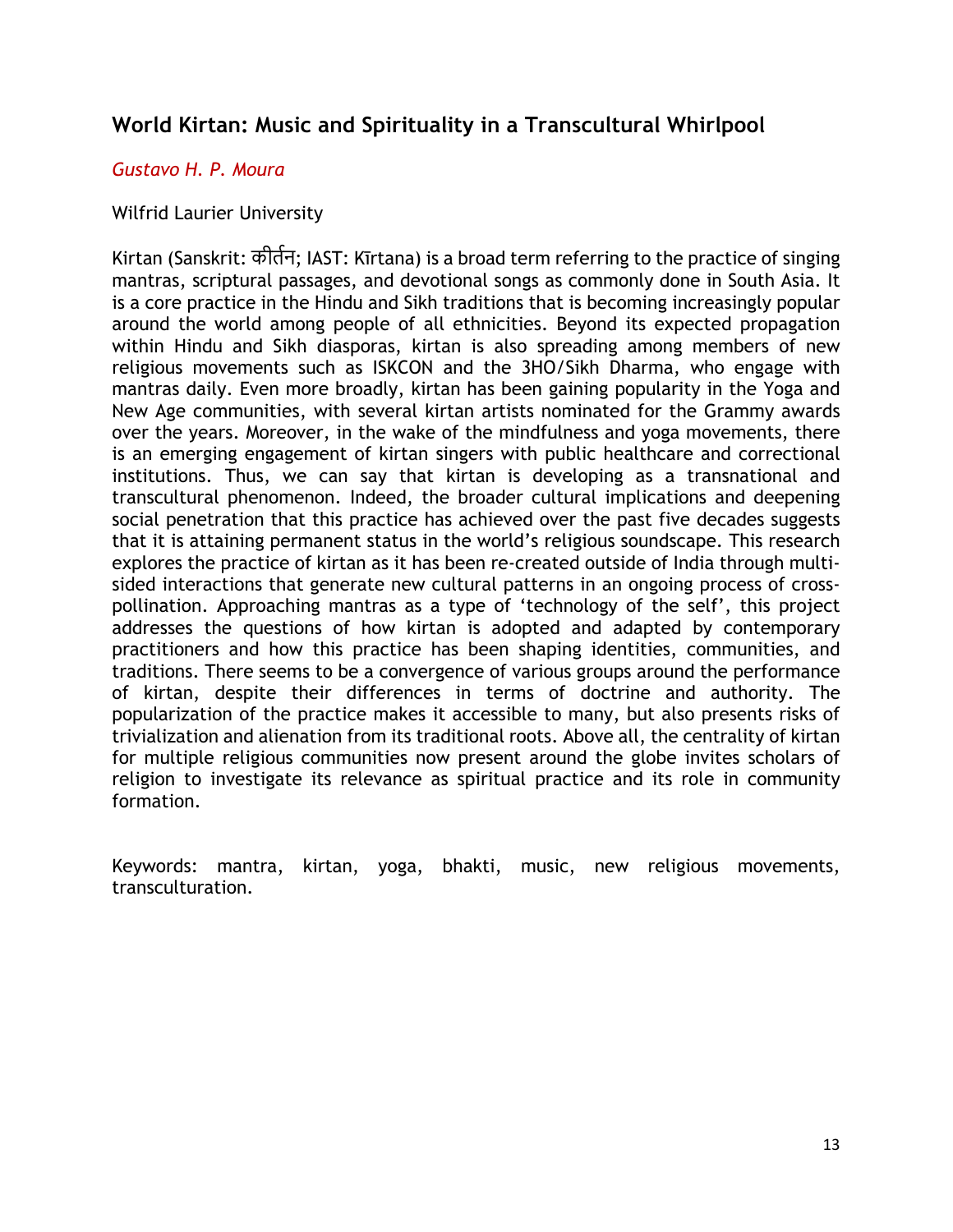# **Finding the One: Marriage and Love among Hindus in the UK**

#### *Priyesh Patel*

#### University of Leeds

A major sociological challenge facing many young British Hindus is finding a life partner. Marriage and family are considered among the most important institutions for the perpetuation of religious traditions, particularly in Western communities. This paper aims to explore the Hindu marriage 'market' in the UK and understand the contemporary dynamics around finding partners. I ask: What does marriage mean to young British Hindus? What constitutes the ideal partner? How do individuals balance their own preferences with family expectations? How and why is religion relevant to this choice? How do young British Hindus go about beginning the overwhelming task of trying to find a partner? What are some of their frustrations and disappointments around relationships? Through surveys and interviews, I hope to begin a conversation which scholarship, and perhaps the Hindu community at large, are at risk of neglecting. New waves of migration from India can often hide the underlying reality that British-born Hindus are struggling to find the right partners within the community (with the same religion, language or other defining feature). 'Biodata' is often requested by informal matchmakers within the community, taking the form of a brief document containing a picture and key information about the individual. Such documents themselves are interesting sources in understanding how young Hindus present themselves in the 'marriage market'.

Menski (1986) is one of the only studies focusing on marriage in British Hinduism, exploring how the legal system shapes Hindu wedding ceremonies. She notes that despite the civil ceremony being the 'real' ceremony, the symbolic Hindu ceremony was what truly officiated the marriages in the eyes of the wider Hindu community, and that this protected the ideal that marriage is far more than a mere contract between two individuals. No studies exist which focus on how young Hindus select their partners. Some studies exist from urban Indian cities such as Kolkata (Donner 2016) and Tirrupur (De Neve 2016) which I seek to apply to the British context.

Donner (2016) finds that many young people opt for a 'self-chosen arranged marriage' whereby they filter candidates based on family expectations. For instance, one of her respondents reveal: "If I am seeing someone that is only possible if he is also acceptable to my parents." Here, Donner argues match making is a collaborative process where cultural norms and family acceptance forms the criteria when going about 'choosing for oneself'. Sometimes, marriage was seen as 'too serous to be based on emotion alone' and that love ideally should not be the 'main basis of marriage' to the detriment of somebody's professional or family background (Donner 2016).

I argue that the young British Hindus face two challenges which must be addressed: a dearth of platforms through which to find a broad range of potential matches, and perhaps confusing cultural expectations from their family or community when trying to find a partner. It is imperative that the Hindu community becomes more invested in this issue and that cultural change occurs whereby the risk of Hindus losing their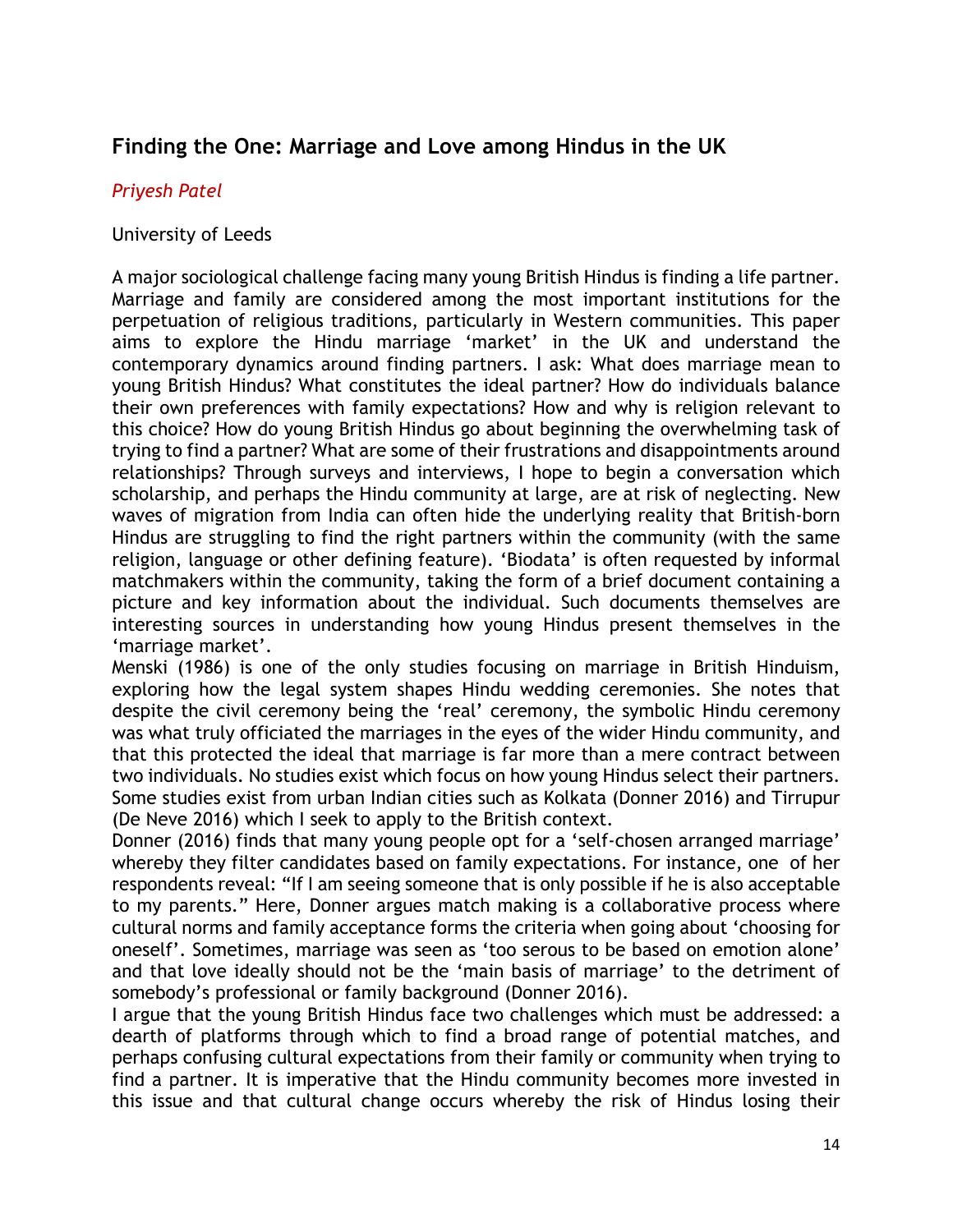religious traditions and cultural roots due to marriage-induced assimilation is increasingly high.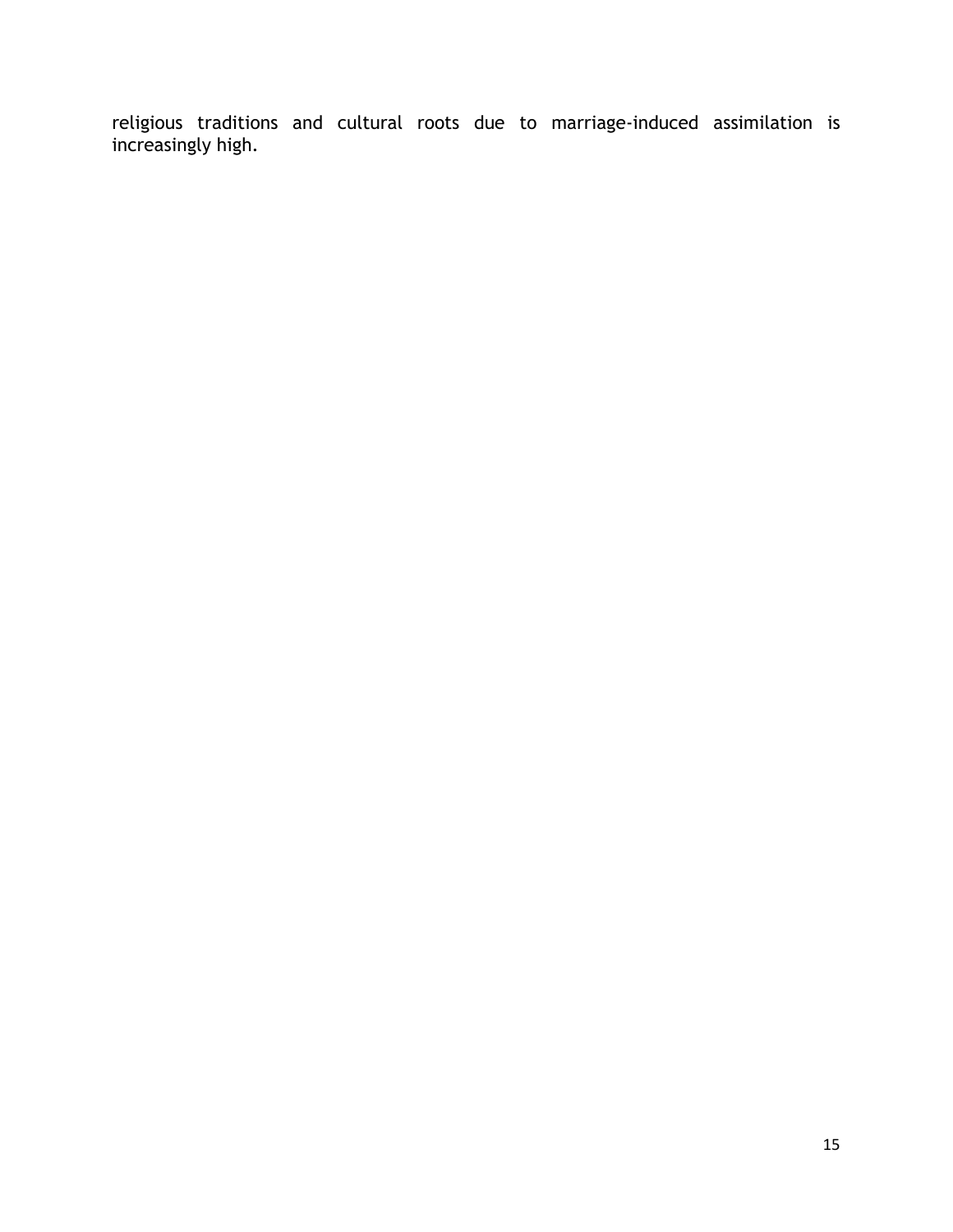# **Acting in the Underground: Life as a Hare Krishna Devotee in the Republic of Lithuania (1979–1989)**

#### *Rasa Pranskevičiūtė-Amoson*

Vilnius University, Institute of Asian and Transcultural Studies Lithuania

The research focuses on the origins and early development of the Hare Krishna community (also known as ISKCON, International Society for Krishna Consciousness) in Lithuania until 1989, when the collapse of the Soviet Union began. The aim of the research is to reveal the situation in which ISKCON found itself in Lithuania under the Soviet regime until the Society's official registration in 1989, focusing on life as a Krishna devotee under the threat of KGB. Using a historical narrative method, the formation of ISKCON is retraced as well as how the movement came to Lithuania from Moscow, Russia through Tallinn, Estonia and Riga, Latvia. The material in the paper is derived mainly from Lithuanian ISKCON archives, as well as $<sub>5</sub>$  from the previously secret</sub> documents of the State Security Committee of the Lithuanian SSR (KGB) on Lithuanian Hare Krishnas, which are now preserved in the Lithuanian Special Archives (LSA). The community developed within the underground under the threat of KGB repressions where it existed until the beginning of the Sajuīdis (the Reform Movement of Lithuania),

when public community activities became possible –, such as public programs, religious book distribution and the founding of official temples. The ideas and practices of ISKCON were a form of resistance to the Soviet regime and the communist ideology. It did not emerge as an open opposition towards the prevalent communist ideology, but its actions appeared more as an attempt to exist in a suppressive sociocultural environment. The Lithuanian ISKCON community played a significant role in the development of ISKCON throughout the Soviet Union, because, after the imprisonment of Armenian activists, Lithuanian members organized secret printing and distribution of ISKCON literature throughout the Soviet region.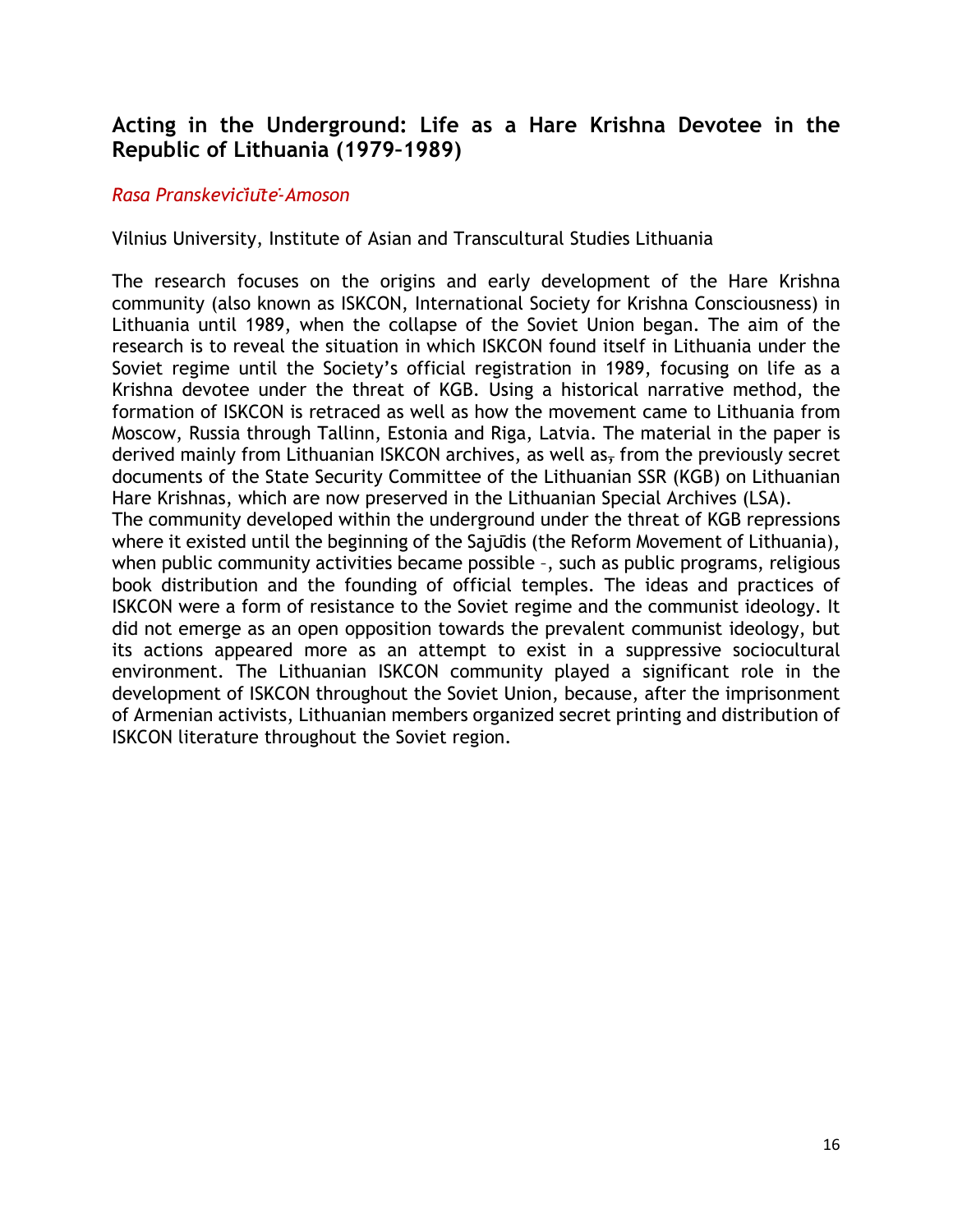# **Hinduism and Creole Cultural Memory in Present-day Mauritius**

#### *Sraddha Shivani Rajkomar*

Lecturer in English and Cultural Studies, University of Mauritius

The Indian Ocean island of Mauritius is home to hundreds of thousands of diasporic Hindus who ensure that their religious practices remain vibrant to this day and connected to what I have called 'the divineland of India' in my publications. The premise of this concept is that India was more than homeland or ancestral land for the Indian indentured labourers who were displaced en masse to the island following the abolition of slavery in 1835, and the establishment of indenture as the British Raj's 'great experiment' with seemingly mobile and cheap labour that could replace slaves of mostly African and Malagasy origins in sugar plantation estates. Indentured labourers brought their religious practices, including what is often described as village or popular Hinduism, to Mauritius. They also brought their sacred texts, most notably the *Ramacaritmanas* which, more than any other, prompted Hindu Indo-Mauritians to start viewing India as the land where not only their ancestors, but their divinities also lived and moved around in challenging circumstances, bestowing upon it the status of divineland. With increased contact between India and Mauritius in the early  $20<sup>th</sup>$ century, various Hindu movements relocated and spread their activities in the island, warranting that Hinduism and its many branches or modes of practice are safeguarded and thrive.

Yet, the success-story of Hinduism's survival in Mauritius has also had exclusionary meanings for a society that was and remains inherently creole due to plantation history, and where Hindus themselves were once subaltern and suffered from exclusionary discourses. Using Caribbean thinking on creolisation and Jan Assmann's work on cultural memory, I have argued in my recent research that cultural memory in Mauritius cannot be any other than creole, and that Hinduism itself cannot escape the organic impetus of creolisation. This, I have concluded based on examinations of fictional, non-fictional as well as anthropological material that do not, in fact, clash with Hindu philosophy and need not cause a fear of creolisation or impurity that racial and ethnic discourses around the 'Other' have exacerbated, contributing to tragic consequences for the cultural memory of non-Hindus in Mauritius.

My argument is that creole cultural memory exists and can emerge as a theoretical trend reflecting reality in colonial and contemporary Mauritian society, for nonexclusionary purposes and reparation towards colonialism's subalterns. This creole cultural memory has the potential of showcasing the dynamism and profundity of Hinduism as articulated in its sacred texts, as well as that of other religious and sacred traditions. It highlights that Hinduism need not be in competition with ongoing efforts to protect it from contact with people of other religious and ethnic backgrounds – and ensuing social practices like inter-religious marriage – in highly multicultural spaces where maintaining social cohesion is a key mission. Although this certainly appears simpler where Hinduism remains the religion of the majority, as is the case in Mauritius, creole cultural memory can be a productive tool at least in other creole contexts, due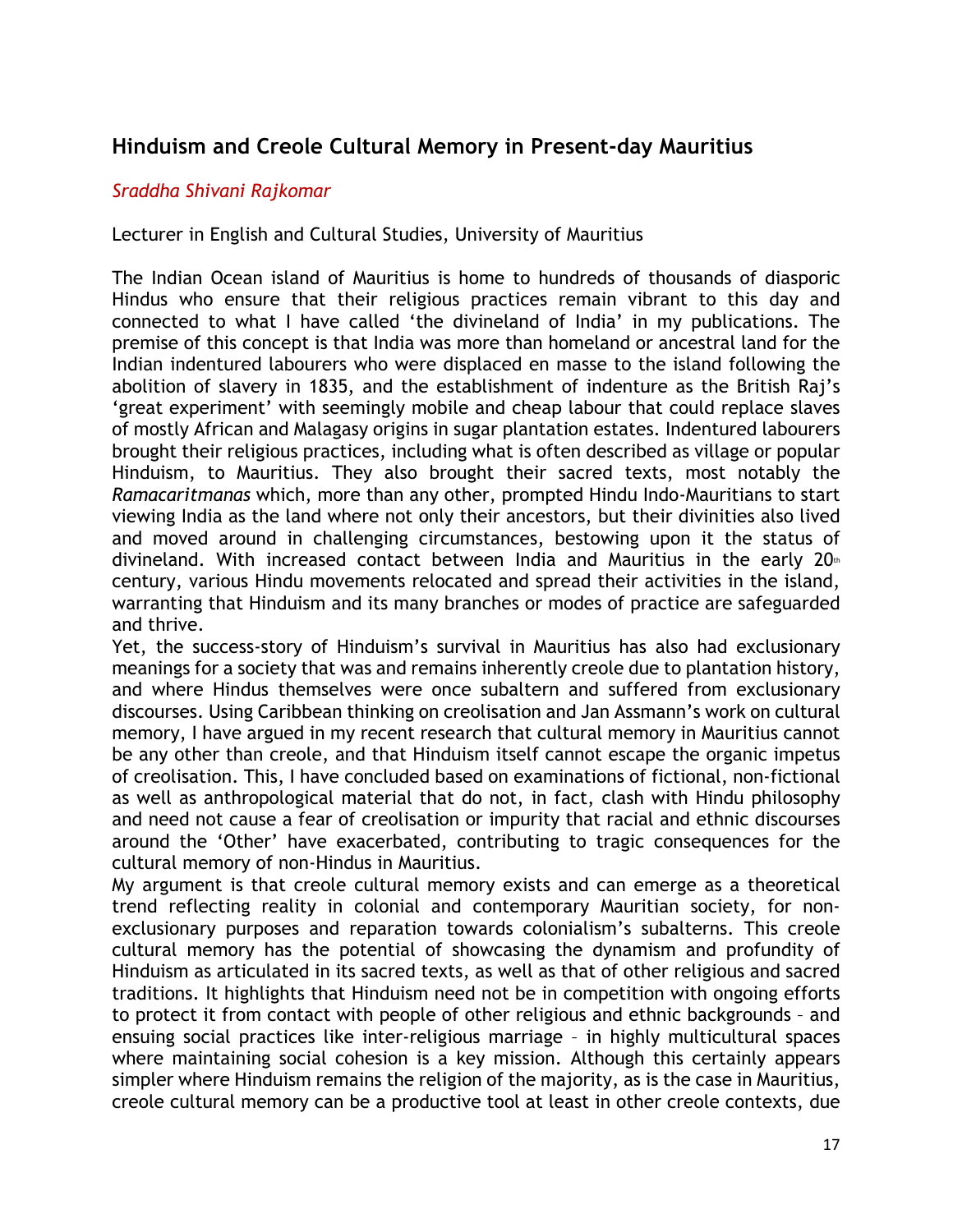to the yearning for survival and creativity that naturally characterises creolisation, and despite the destructive conditions that birthed it.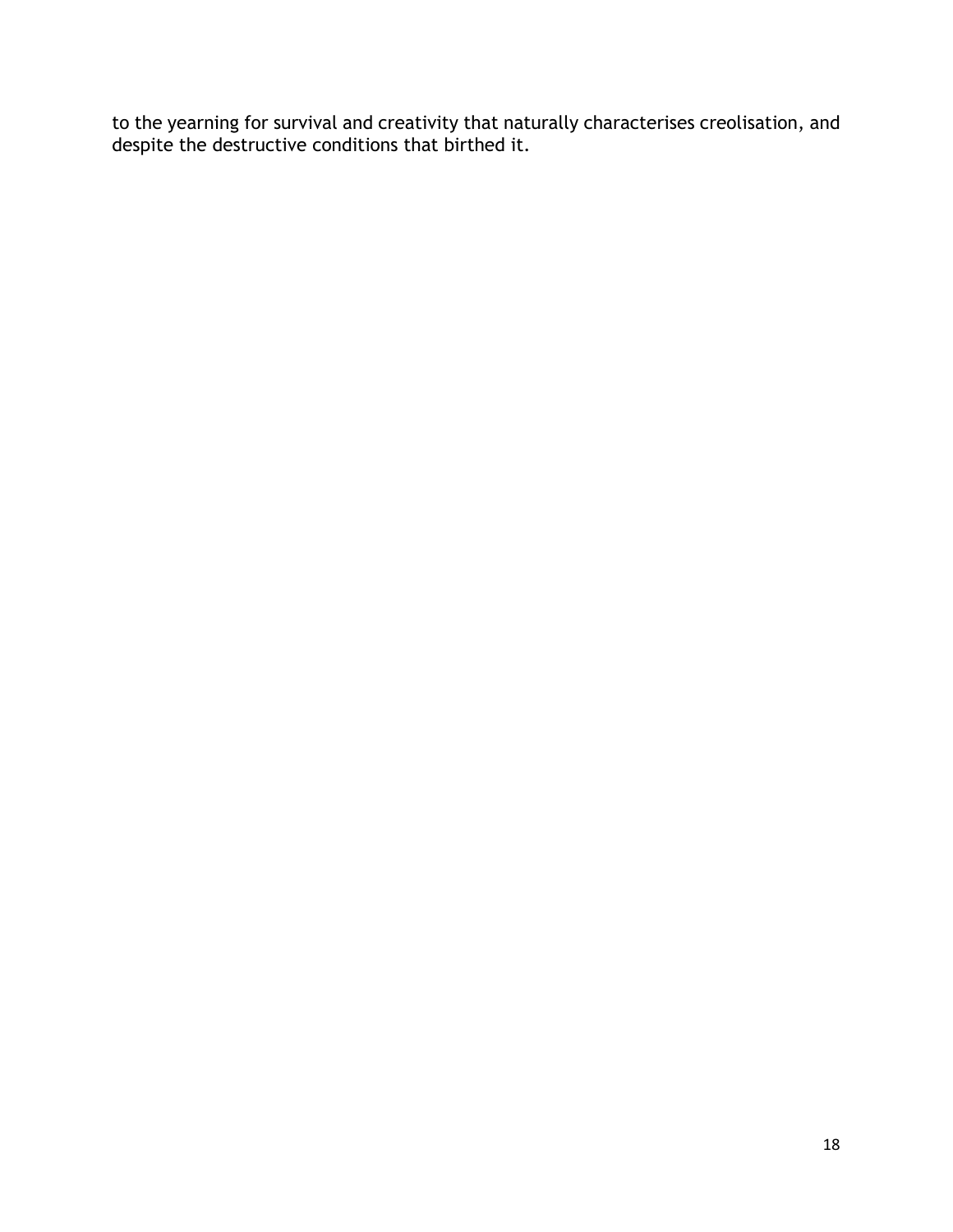# **Cultural Identity and Cultural Memory at Kāmākhyā: A Preliminary Study**

#### *Paolo E. Rosati*

#### Independent Scholar

The village of Kāmākhyā is a sacred spot on Nīlācala in the Brahmaputra Valley of Assam. Its presiding goddess is Kāmākhyā who is worshipped in the nonanthropomorphic shape of a *yoni* (vulva) stone through left-hand and right-hand tantric rites. It is the *yoni* of Satī that according to the Śākta Purāṇas, a group of texts compiled in Bengal and Assam during the medieval period, fell to Nīlācala. Nowadays, the cult of Kāmākhyā is a cross-cultural system of religious beliefs and rituals interconnected to the village community. During the colonial period, the public *yoni pūjā* (worship) was exotericized and sanitized from its extreme Kaula praxis (Urban 2009). So today, animals are not sacrificed inside the sanctum but only outside of it while, from an etic point of view, the *yoni* symbol seems desexualized. Nevertheless, animal slaughtering and *yoni pūjā* replicates the mythic death and rebirth of Satī, the event that stands at the origin of Kāmākhyā. The inhabitants of the village of Kāmākhyā (i.e. Kamakhyans), thus, share the same symbolic universe and preserve the medieval Kaula roots of the *yoni* cult through daily ritual life.

This paper will shed light on the fundamental role that ritual praxis plays in the preservation of the cultural memory at Kāmākhyā whereas written tradition influenced what may be defined religious oblivion to normalize the ritual praxis. In conclusion, this paper aims to outline a relationship between the cultural memory and the cultural identity of Kamakhyans and their medieval Kaula roots.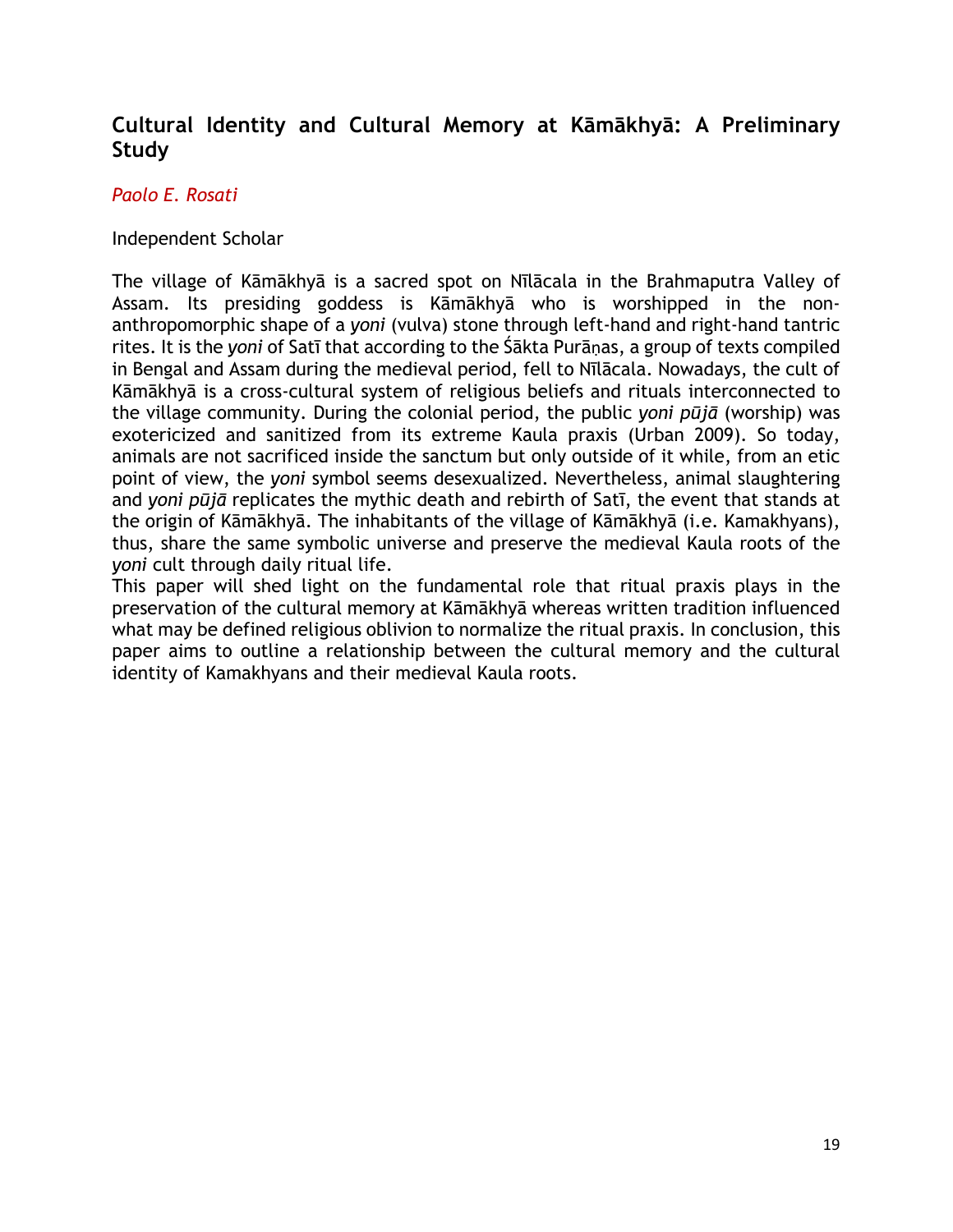# **Russo-Ukrainian War and Problems of Violence Justification Among Russian and Ukrainian Vaishnavas**

#### *Michael Sheludko, Deacon (Kyiv, Ukraine)*

Head of the Eparchial Commission for Promoting Christian Unity, Pereyaslav and Vyshneve eparchy of the Orthodox Church of Ukraine Establisher of the सत्यधर्मपथः Satya Dharma Path  $-$  A Hindu-Christian Initiative for Dialogue

The Russo-Ukrainian war started in 2014 with the seizure of Crimea by the troops of the Russian Federation, but the most intense phase of the war began on February 24, 2022. The Ukrainian people are giving a decisive rebuff and fighting operations of this scale have not been carried out in Europe since the Second World War. The Hindu community in the countries that were part of the Soviet Union before 1991 is mainly represented by various Gaudiya Vaishnava missions, which were practically unified until February 2022. Some Vaishnava missions, such as Sri Chaitanya Saraswat Math, were directly run by leaders from Russia, and others, like ISKCON, had their own Ukrainian administration, but were quite strongly integrated with the Russian Federation and other post-Soviet countries. After the laws restricting the freedom of preaching were tightened in Russia, festivals and congresses of Russian-speaking Vaishnavas began to be held in Ukraine. The impression was formed that the Vaishnavas of the entire post-Soviet space constituted a single organization. The language of inter-Vaishnava communication was Russian, however, everything started to change after February 2022.

In general, the full-scale war confused the minds of Russian and Ukrainian Vaisnavas and raised questions to which they had no ready answers. Despite the unfriendly attitude of the Russian state representatives towards Vaishnavas, their regular persecution, lawsuits, restrictions on religious freedom and missionary activity, the majority of the Russian Vaishnavas are supporting the actions of Vladimir Putin's government. By quoting scriptures, they justify the actions of Russian troops in Ukraine and encourage their soldiers to further violence. The image of the enemy, which has been planted in Russia for years, is used as an excuse for "preventive" aggression; the spiritless "collective West" opposes "the spiritual Russian civilization".

On the other hand, the Ukrainian devotees of all missions are practically united in condemning the aggression against their people and state. The most authoritative Ukrainian Vaishnavas call for defending their country with weapons in their hands, and Ukrainian Vaishnavas criticize those who want to remain neutral. In addition, some Russian-speaking Ukrainian Vaishnavas have begun to defiantly switch to Ukrainian, even if they did not attach any importance to this before. There was a split, and in some missions they started talking about the need to separate from the Russian control center of the organization.

The position of the leaders who condemned or supported Putin's actions impacts the attitude of their followers towards them. Considering that a number of leaders have the status of initiating gurus, the problem is not so much social as theological. Both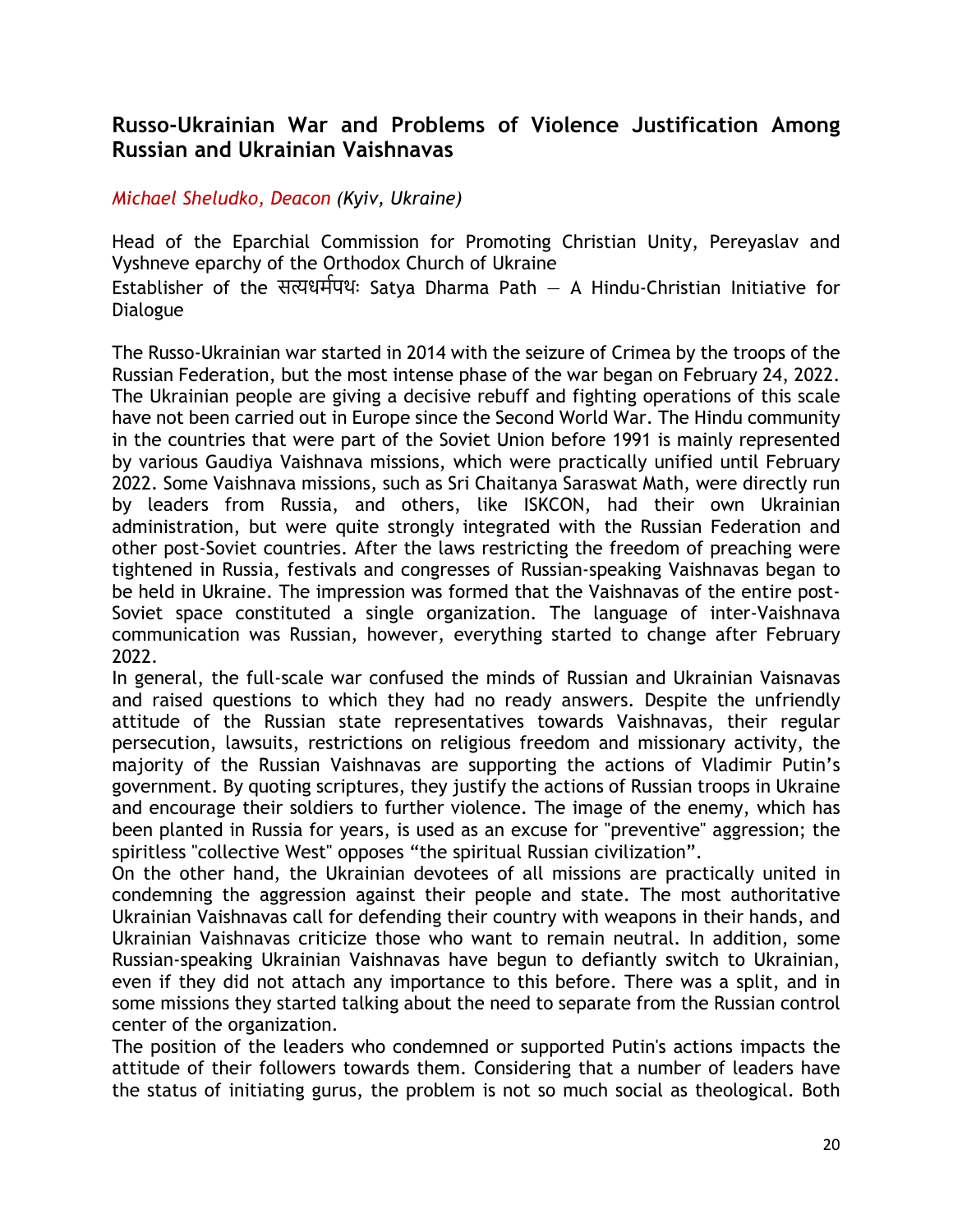obedience and disobedience to a guru, according to the teachings of the Vaishnavas, directly affects the spiritual life of his disciples. The 21st century poses new challenges for the Vaishnava community, and the pacifist rhetoric that has characterized it all these years has been subjected to the biggest test of its existence.